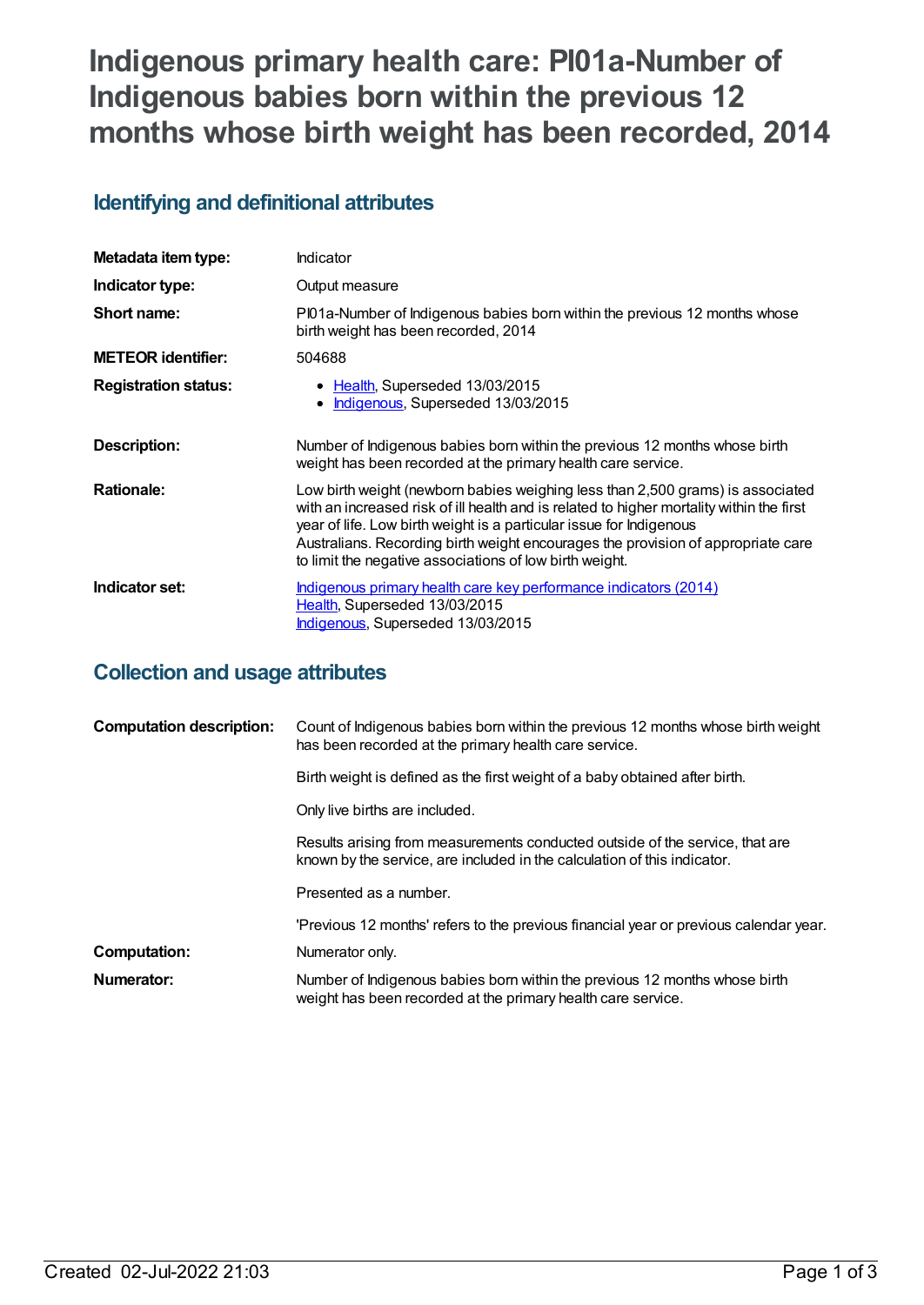[Birth—birth](https://meteor.aihw.gov.au/content/269949) status, code N

**Data Source**

[Indigenous](https://meteor.aihw.gov.au/content/430643) primary health care data collection

**NMDS / DSS**

[Indigenous](https://meteor.aihw.gov.au/content/504325) primary health care DSS 2014-15

**Guide for use**

Only live births are included.

#### **Data Element / Data Set**

Person-Indigenous status, code N

**Data Source**

[Indigenous](https://meteor.aihw.gov.au/content/430643) primary health care data collection

**NMDS / DSS**

[Indigenous](https://meteor.aihw.gov.au/content/504325) primary health care DSS 2014-15

**Guide for use**

The baby is considered Indigenous if one or both parents identify as Indigenous.

#### **Data Element / Data Set**

[Person—birth](https://meteor.aihw.gov.au/content/441701) weight recorded indicator, yes/no code N

**Data Source**

[Indigenous](https://meteor.aihw.gov.au/content/430643) primary health care data collection

**NMDS / DSS**

[Indigenous](https://meteor.aihw.gov.au/content/504325) primary health care DSS 2014-15

### **Representational attributes**

| <b>Representation class:</b> | Count  |
|------------------------------|--------|
| Data type:                   | Real   |
| Unit of measure:             | Person |

### **Indicator conceptual framework**

**Framework and dimensions:**

**Health [Conditions](https://meteor.aihw.gov.au/content/410650)** 

#### **Data source attributes**